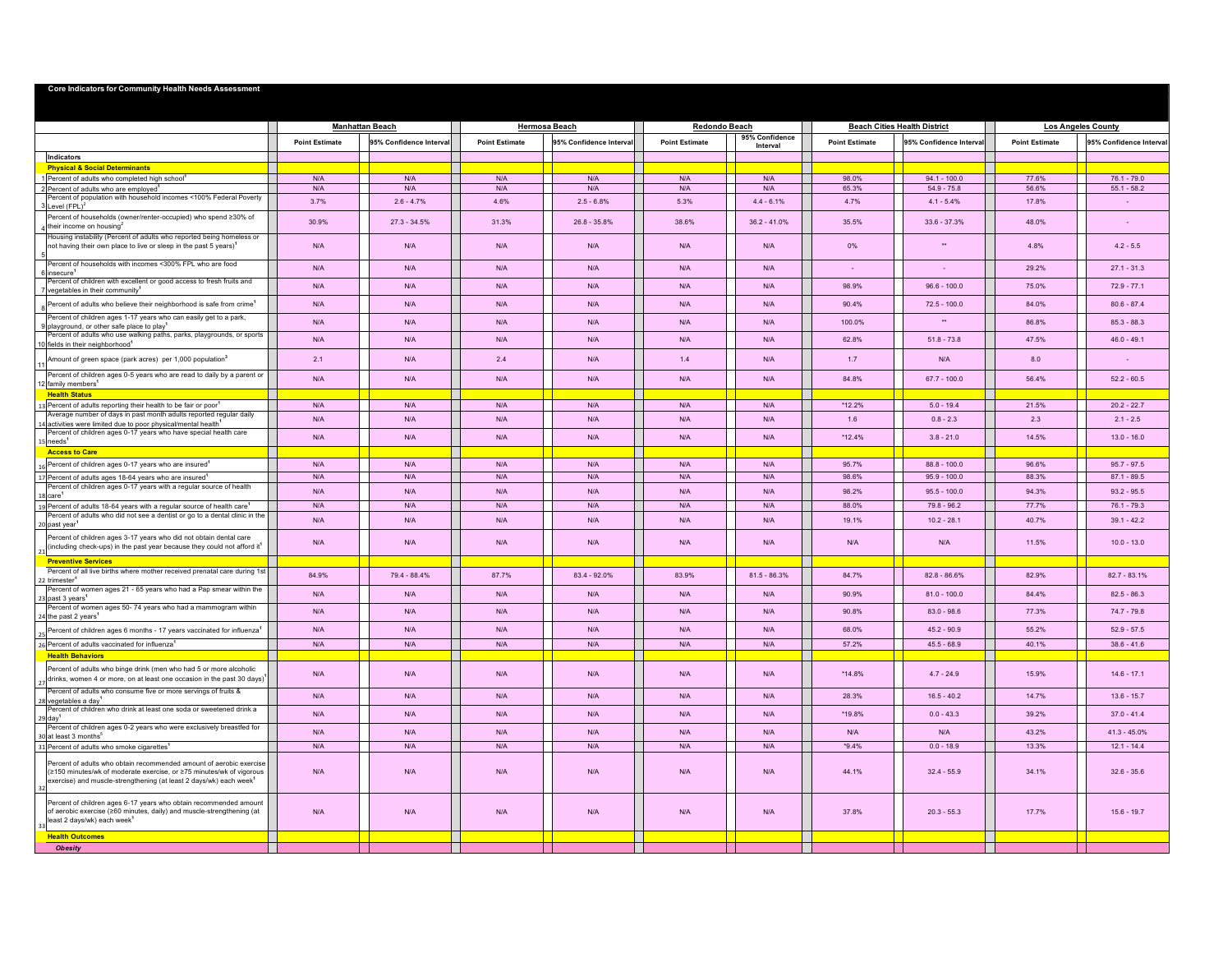| Core Indicators for Community Health Needs Assessment                                                                                                                                                                                                                                                                                                            |                          |                          |                          |                          |                       |                          |                                     |                          |                           |                        |
|------------------------------------------------------------------------------------------------------------------------------------------------------------------------------------------------------------------------------------------------------------------------------------------------------------------------------------------------------------------|--------------------------|--------------------------|--------------------------|--------------------------|-----------------------|--------------------------|-------------------------------------|--------------------------|---------------------------|------------------------|
|                                                                                                                                                                                                                                                                                                                                                                  |                          |                          |                          |                          |                       |                          |                                     |                          |                           |                        |
|                                                                                                                                                                                                                                                                                                                                                                  | <b>Manhattan Beach</b>   |                          | <b>Hermosa Beach</b>     |                          | Redondo Beach         |                          | <b>Beach Cities Health District</b> |                          | <b>Los Angeles County</b> |                        |
|                                                                                                                                                                                                                                                                                                                                                                  |                          |                          |                          |                          |                       | 95% Confidence           | <b>Point Estimate</b>               |                          |                           |                        |
| Percent of children in grades 5,7&9 who are obese (BMI above the 95th                                                                                                                                                                                                                                                                                            | <b>Point Estimate</b>    | 95% Confidence Interva   | <b>Point Estimate</b>    | 95% Confidence Interval  | <b>Point Estimate</b> | Interval                 |                                     | 95% Confidence Interval  | <b>Point Estimate</b>     | 95% Confidence Interva |
| percentile)                                                                                                                                                                                                                                                                                                                                                      | N/A                      | N/A                      | N/A                      | N/A                      | N/A                   | N/A                      | N/A                                 | N/A                      | N/A                       | N/A                    |
| 35 Percent of adults who are obese (BMI≥30.0) <sup>1</sup><br><b>Diabetes</b>                                                                                                                                                                                                                                                                                    | N/A                      | N/A                      | N/A                      | N/A                      | N/A                   | N/A                      | 12.9%                               | $5.6 - 20.2$             | 23.5%                     | $22.2 - 24.9$          |
| Reflectent of adults ever diagnosed with diabetes <sup>1</sup>                                                                                                                                                                                                                                                                                                   | N/A                      | N/A                      | N/A                      | N/A                      | N/A                   | N/A                      | $*5.4%$                             | $1.4 - 9.3$              | 9.8%                      | $9.0 - 10.6$           |
| 37 Diabetes-related hospital admissions (per 10,000 population) <sup>6</sup>                                                                                                                                                                                                                                                                                     | $\overline{\phantom{a}}$ | N/A                      | $\ddotsc$                | N/A                      | 7.1                   | N/A                      | 5.8                                 | N/A                      | 15.7                      |                        |
| 38 Diabetes-specific death rate (per 100,000 population) <sup>7</sup>                                                                                                                                                                                                                                                                                            | 8.1                      | $2.7 - 13.5$             | $\sim$                   | $\sim$                   | 11.8                  | $7.0 - 16.5$             | 9.9                                 | $6.6 - 13.2$             | 22.9                      | $22.4 - 23.4$          |
| <b>Cardiovascular Disease</b>                                                                                                                                                                                                                                                                                                                                    | $\sim$                   | N/A                      | $\sim$                   | N/A                      | -                     | N/A                      | 1.3                                 | N/A                      | 5.1                       |                        |
| 39 Hypertension-related hospital admissions (per 10,000 population)<br>40 Percent of adults ever diagnosed with hypertension                                                                                                                                                                                                                                     | N/A                      | N/A                      | N/A                      | N/A                      | N/A                   | N/A                      | 23.2%                               | $14.1 - 32.2$            | 23.5%                     | $22.3 - 24.7$          |
| Coronary heart disease-specific death rate (per 100,000 population                                                                                                                                                                                                                                                                                               | 64.6                     | $50.5 - 78.7$            | 60.3                     | $38.3 - 82.2$            | 89.3                  | 76.0 - 102.6             | 77.9                                | $68.9 - 87.0$            | 106.5                     | $105.3 - 107.6$        |
| population)<br>42 Stroke-specific death rate (per 100,000 population) <sup>2</sup>                                                                                                                                                                                                                                                                               | N/A                      | N/A                      | N/A                      | N/A                      | N/A                   | N/A                      | N/A                                 | N/A                      | N/A                       | N/A                    |
| <b>Reproductive Health</b>                                                                                                                                                                                                                                                                                                                                       |                          |                          |                          |                          |                       |                          |                                     |                          |                           |                        |
| 43 Rate of births (per 1,000 females) to teens ages 15-19 <sup>4b,8,9</sup>                                                                                                                                                                                                                                                                                      | N/A                      | N/A                      | N/A                      | N/A                      | 12.6                  | $7.2 - 18.0$             | 8.7                                 | $5.3 - 12.1$             | 20.2                      | $20.0 - 20.4$          |
| Percent of low birth weight (,2,500 grams) births (per 100 live births) <sup>4</sup>                                                                                                                                                                                                                                                                             | 4.0%                     | $1.6 - 6.4%$             | 6.9%                     | $3.5 - 10.3%$            | 7.0%                  | $5.3 - 8.7%$             | 6.4%                                | $5.1 - 7.7%$             | 7.1%                      | $7.0 - 7.2%$           |
| 45 Infant death rate (per 1,000 live births) <sup>4b,9</sup>                                                                                                                                                                                                                                                                                                     | N/A                      | N/A                      | N/A                      | N/A                      | 3.7                   | $0.7 - 6.7$              | 3.1                                 | $1.8 - 4.4$              | 4.1                       | $3.9 - 4.3$            |
| <b>Injury</b>                                                                                                                                                                                                                                                                                                                                                    |                          |                          |                          |                          |                       |                          |                                     |                          |                           |                        |
| Premature death rate due to suicide in total Years of Potential Life Lost<br>(YPLL) per 100,000 population                                                                                                                                                                                                                                                       | 359.5                    | $\overline{\phantom{a}}$ | 264.5                    | $\overline{\phantom{a}}$ | 171.9                 | ÷.                       | 230.3                               | $\overline{\phantom{a}}$ | 211.9                     | ÷.                     |
| Premature death rate due to homicide in total Years of Potential Life<br>47 Lost (YPLL) per 100,000 population <sup>3</sup>                                                                                                                                                                                                                                      |                          | $\ddot{\phantom{a}}$     | $\sim$                   |                          |                       |                          |                                     |                          | 229.7                     |                        |
| Premature death rate due to motor vehicle crashes in total Years of<br>48 Potential Life Lost (YPLL) per 100,000 population                                                                                                                                                                                                                                      | $\overline{\phantom{a}}$ | $\overline{\phantom{a}}$ | $\overline{\phantom{a}}$ | $\sim$                   | 139.6                 | $\overline{\phantom{a}}$ | 96.6                                | $\sim$                   | 237.2                     | $\sim$                 |
| Percent of adults who have ever experienced physical (hit, slapped,                                                                                                                                                                                                                                                                                              |                          |                          |                          |                          |                       |                          |                                     |                          |                           |                        |
| pushed, kicked, etc.) or sexual (unwanted sex) violence by an intimate<br>49 partner                                                                                                                                                                                                                                                                             | N/A                      | N/A                      | N/A                      | N/A                      | N/A                   | N/A                      | *12.8%                              | $4.5 - 21.1$             | 13.4%                     | $12.4 - 14.4$          |
| 50 Percent of adults ages 65+ years who have fallen in the past year <sup>1</sup>                                                                                                                                                                                                                                                                                | N/A                      | N/A                      | N/A                      | N/A                      | N/A                   | N/A                      | *26.1%                              | $9.9 - 42.2$             | 27.1%                     | $24.7 - 29.5$          |
| <b>Drug Overdose</b><br>Rate (per 10,000 population) of adult opioid use-related                                                                                                                                                                                                                                                                                 |                          |                          |                          |                          |                       |                          |                                     |                          |                           |                        |
| 51 hospitalizations <sup>6</sup>                                                                                                                                                                                                                                                                                                                                 | $\overline{\phantom{a}}$ | N/A                      | $\ddot{\phantom{a}}$     | N/A                      | 2.5                   | N/A                      | 2.2                                 | N/A                      | 1.9                       | ä,                     |
| Premature death rate due to drug overdose in total Years of Potential<br>Life Lost (YPLL) per 100,000 population <sup>7</sup>                                                                                                                                                                                                                                    | 99.6                     |                          | 259.5                    |                          | 144.7                 | à,                       | 150.0                               |                          | 209.0                     |                        |
| <b>Mental Health</b>                                                                                                                                                                                                                                                                                                                                             |                          |                          |                          |                          |                       |                          |                                     |                          |                           |                        |
| Percent of adults at risk for major depression                                                                                                                                                                                                                                                                                                                   | N/A                      | N/A                      | N/A                      | N/A                      | N/A                   | N/A                      | *7.6%                               | $1.9 - 13.3$             | 11.8%                     | $10.7 - 12.8$          |
| 54 Alzheimer's disease-specific death rate (per 100,000 population) <sup>7</sup>                                                                                                                                                                                                                                                                                 | 36.4                     | $25.5 - 47.3$            | 54.7                     | $32.2 - 77.2$            | 43.4                  | $33.9 - 53.0$            | 42.4                                | $35.5 - 49.3$            | 33.7                      | $33.1 - 34.4$          |
| <b>STD and HIV Disease</b><br>Incidence of HIV (annual new cases per 100,000 population) among                                                                                                                                                                                                                                                                   |                          |                          |                          |                          |                       |                          |                                     |                          |                           |                        |
| adolescents and adults (ages 13+ years) <sup>1</sup><br>ncidence of primary & secondary syphilis (annual new cases per                                                                                                                                                                                                                                           | N/A                      | N/A                      | N/A                      | N/A                      | N/A                   | N/A                      | N/A                                 | N/A                      | 22.9                      | (21.9, 24.0)           |
| $100,000)^{12}$                                                                                                                                                                                                                                                                                                                                                  | N/A                      | N/A                      | N/A                      | N/A                      | N/A                   | N/A                      | 3.8                                 | $0.5 - 7.2$              | 18.0                      | 17.2-18.8              |
| ncidence of gonorrhea (annual new cases per 100,000 population) <sup>12</sup>                                                                                                                                                                                                                                                                                    | 59.0                     | 33.8-842.8               | 126.7                    | 77.1-176.4               | 62.0                  | 44.3-79.7                | 66.8                                | 56.5-85.4                | 219.5                     | 216.6-222.3            |
| Incidence of chlamydia (annual new cases per 100,000 population) <sup>12</sup>                                                                                                                                                                                                                                                                                   | 188.3                    | 143.3-2334.0             | 304.2                    | 227.3-381.0              | 259.9                 | 223.7-296.2              | 310.0                               | 220.3-274.0              | 582.1                     | 577.4-586.8            |
| <b>Respiratory Disease</b>                                                                                                                                                                                                                                                                                                                                       |                          |                          |                          |                          |                       |                          |                                     |                          |                           |                        |
| Percent of children ages 0-17 years with current asthma (ever<br>diagnosed with asthma and reported still have asthma and/or had an                                                                                                                                                                                                                              | N/A                      | N/A                      | N/A                      | N/A                      | N/A                   | N/A                      | N/A                                 | N/A                      | 7.4%                      | $6.3 - 8.5$            |
| 59 asthma attack in the past year) <sup>1</sup>                                                                                                                                                                                                                                                                                                                  |                          |                          |                          |                          |                       |                          |                                     |                          |                           |                        |
| Pediatric asthma-related hospital admissions per 10,000 child<br>population <sup>6</sup>                                                                                                                                                                                                                                                                         | N/A                      | N/A                      | N/A                      | N/A                      | N/A                   | N/A                      | 5.6                                 | N/A                      | 10.8                      | N/A                    |
| 61 COPD specific mortality rate (per 100,000 population) <sup>6</sup>                                                                                                                                                                                                                                                                                            | 25.6                     | $16.3 - 34.9$            | 35.9                     | $18.1 - 53.7$            | 28.1                  | $20.5 - 35.7$            | 28.3                                | $22.7 - 33.9$            | 27.8                      | $27.2 - 28.4$          |
| Cancer                                                                                                                                                                                                                                                                                                                                                           |                          |                          |                          |                          |                       |                          |                                     |                          |                           |                        |
| 62 Lung-specific cancer death rate (per 100,000 population)<br>Breast cancer-specific death rate among females (per 100,000                                                                                                                                                                                                                                      | 22.8                     | $14.2 - 31.4$            | 22.7                     | $8.9 - 36.4$             | 27.7                  | $20.4 - 35.1$            | 25.6                                | $20.3 - 30.8$            | 26.4                      | $25.9 - 27.0$          |
| females) <sup>1</sup>                                                                                                                                                                                                                                                                                                                                            | $7.7$                    | $2.8 - 12.6$             | 10.4                     | $1.8 - 19.0$             | 8.3                   | $4.5 - 12.2$             | 26.4                                | $9.1 - 43.8$             | N/A                       | N/A                    |
| 64 Colorectal cancer-specific death rate (per 100,000 population) <sup>7</sup><br><b>Liver Disease</b>                                                                                                                                                                                                                                                           | 7.0                      | $2.1 - 12.0$             | 16.6                     | $4.7 - 28.6$             | 12.0                  | $7.3 - 16.8$             | 11.1                                | $7.7 - 14.5$             | 26.4                      | $25.9 - 27.0$          |
| 65 Liver disease-specific death rate (per 100,000 population) <sup>2</sup>                                                                                                                                                                                                                                                                                       | 4.9                      | $0.9 - 8.9$              | 9.6                      | $2.5 - 16.7$             | 10.5                  | $6.5 - 14.5$             | 9.1                                 | $6.2 - 11.9$             | 13.3                      | $12.9 - 13.7$          |
| Unstable numbers due to a relative standard error>30%. Interpret with caution.                                                                                                                                                                                                                                                                                   |                          |                          |                          |                          |                       |                          |                                     |                          |                           |                        |
| <b>Data Sources</b>                                                                                                                                                                                                                                                                                                                                              |                          |                          |                          |                          |                       |                          |                                     |                          |                           |                        |
| . 2015 Los Angeles County Health Survey; Office of Health Assessment and Epidemiology, Los Angeles County Department of Public Health                                                                                                                                                                                                                            |                          |                          |                          |                          |                       |                          |                                     |                          |                           |                        |
| . U.S. Census Bureau, 2012-2016 American Community Survey 5-Year Estimates. Geography was defined by Zip Code Tabulation Areas (ZCTA). OHAE                                                                                                                                                                                                                      |                          |                          |                          |                          |                       |                          |                                     |                          |                           |                        |
| 8. 2015 LA County Land Types, Los Angeles County GIS Data Portal; U.S. Census Bureau, 2012-2016 American Community Survey 5-Year Estimates. Green space includes regional parks, gardens, and recreational centers. Geography                                                                                                                                    |                          |                          |                          |                          |                       |                          |                                     |                          |                           |                        |
| 4: 2016 Birth Statistical File; analyzed by the Los Angeles County Department of Public Health, Maternal, Child, and Adolescent Health (MCAH) Programs, May 2018.<br>4b: 2012-2016 Birth Statistical File: analyzed by the Los Angeles County Department of Public Health, Maternal, Child, and Adolescent Health (MCAH) Programs, May 2018. Five years combined |                          |                          |                          |                          |                       |                          |                                     |                          |                           |                        |
|                                                                                                                                                                                                                                                                                                                                                                  |                          |                          |                          |                          |                       |                          |                                     |                          |                           |                        |

4b: 2012-2016 Birth Statistical File; analyzed by the Los Angeles County Department of Public Health, Maternal, Child, and Adolescent Health (MCAH) Programs, May 2018. Five years combined.<br>5: 2016 Los Angeles Mommy and Bab